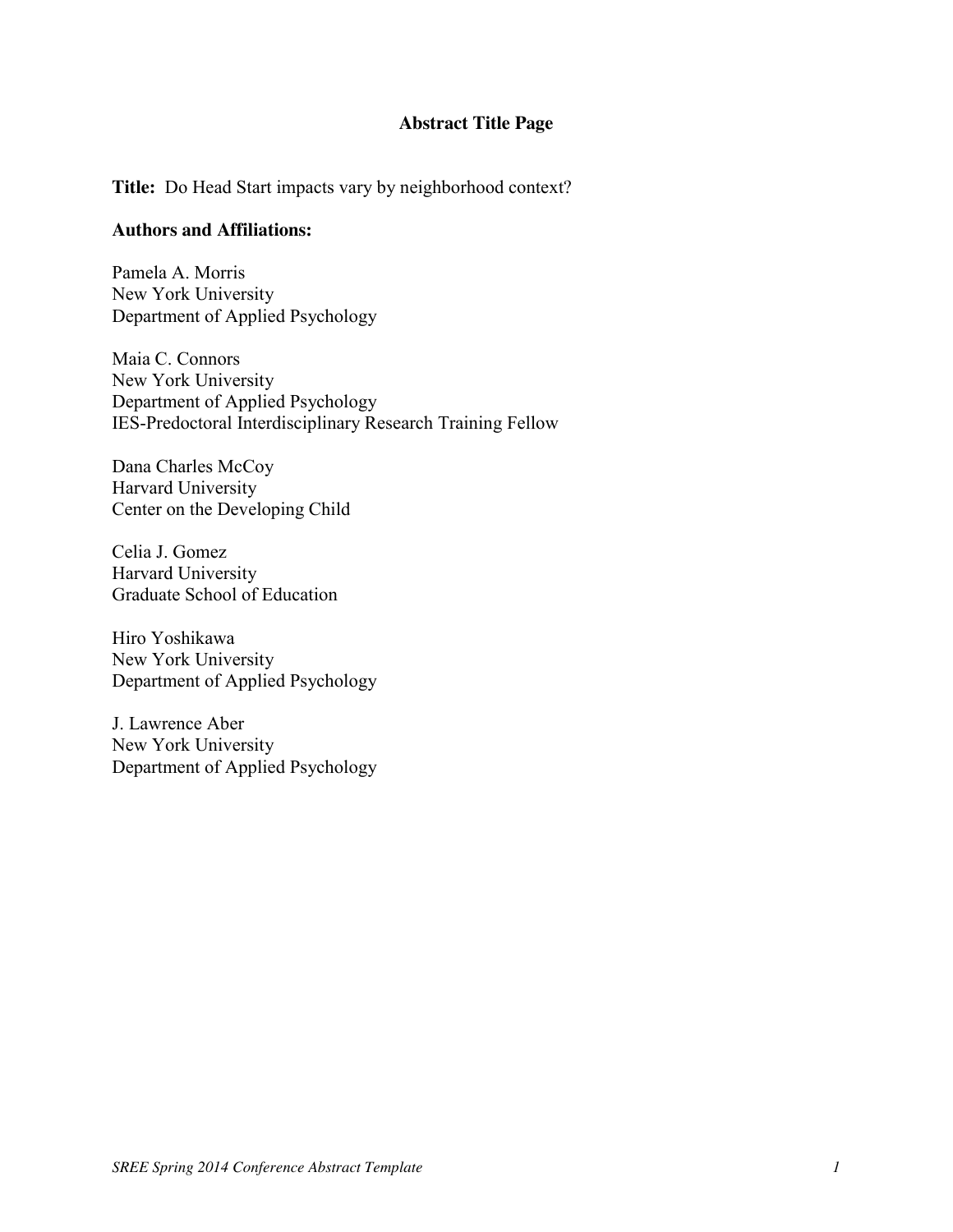### **Abstract Body**

### **Background / Context:**

The goal of Head Start is to improve the school readiness skills of low-income children in the United States. As a result of the 1998 reauthorization of Head Start, the Department of Health and Human Services conducted a national evaluation of the Head Start program. The resulting Head Start Impact Study (HSIS) was designed to provide an estimate of the *average* impact of Head Start, with relatively less attention to heterogeneity of impact, particularly across sites. Indeed, the study of variation in impact in the HSIS and other preschool studies has typically addressed moderation by child and family risk (rather than by neighborhoods). Yet, information on variation by neighborhood context is especially critical for large-scale programs such as Head Start, which serve families from a large and diverse range of communities. While little prior research has focused on neighborhood level moderators of the impact of early education programs, the large number of sites in the HSIS and the spread of those sites across the country make it possible to address questions about the way in which neighborhood characteristics are a key source of variation in Head Start impacts.

Child care policy and market characteristics are critical potential moderators of the impact of assignment to Head Start. In the HSIS, control-condition choices among types of care are likely influenced by both state-level policies and local availability. As such, the expectation is that the impact of Head Start may be *more positive* in areas in which there are few other early care and education options, and *neutral* (or even negative) in areas in which there are many other highquality options for early care and education. In addition, though somewhat more distant from children's direct early care and education experiences, regional and community characteristics such as neighborhood crime and socioeconomic disadvantage might also moderate impacts of assignment to the Head Start program (Aber et al, 1998; Bronfenbrenner & Morris, 2006). Constructs from the burgeoning literature on neighborhood effects such as community violence are theorized to impede children's development in ways that may make it difficult for them to benefit from early child care and education programs (Sampson, Morenoff, & Gannon-Rowley, 2002). Consistent with this expectation, Aber et al. (1998) find that benefits of a classroom-level intervention were dampened in the highest risk environments.

## **Purpose / Objective / Research Question / Focus of Study:**

In this paper, we capitalize on the addition of geocodes for Head Start centers in which children were randomly assigned to address questions about the role of neighborhood characteristics in moderating impacts of assignment to the Head Start program. Specifically, we explore the extent to which impacts of assignment to Head Start on outcomes for children vary by the availability of alternative child care options as well as the presence of community crime and neighborhood socioeconomic disadvantage.

## **Setting:**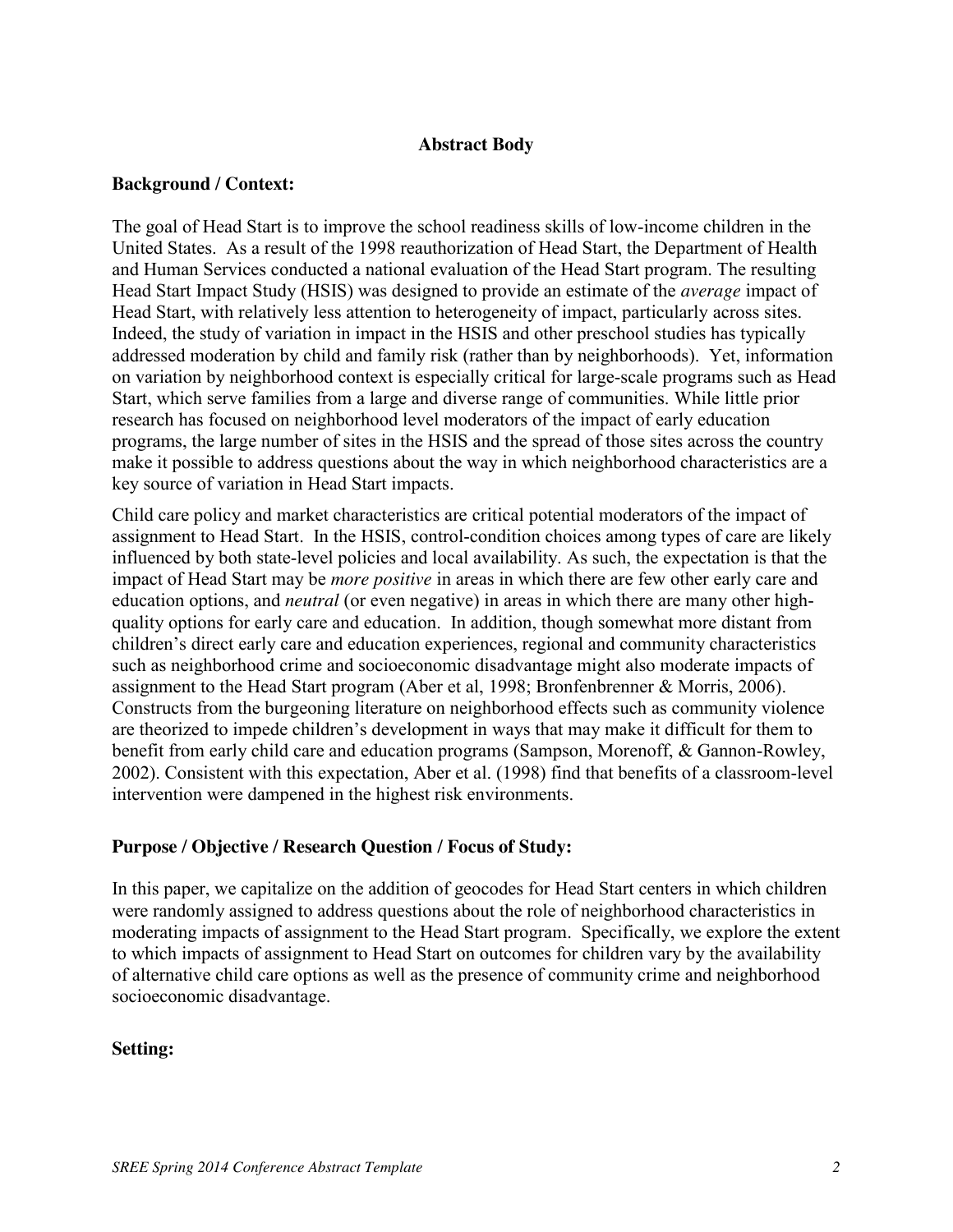The Head Start Impact Study sample was designed to be nationally representative of 3- and 4 year-olds attending Head Start programs in the United States and included children in 22 states.

## **Population / Participants / Subjects:**

This research uses data from the Head Start Impact Study and includes 4,440 3- and 4-year-old children who were randomly assigned off a waitlist in 351 Head Start programs across 81 Head Start grantees to either receive an invitation to participate in Head Start services or to the control group (no offer of Head Start). Randomization was conducted based on 202 center groups: a total of 2,644 children were randomized to receive Head Start services and 1,796 were randomized to the control group. Ultimately children enrolled in 1,632 classrooms across 930 Head Start and non-Head Start centers.

# **Intervention / Program / Practice:**

Children were randomly assigned to receive Head Start services or to a control group. The control group could enroll in other early childhood programs but did not have access to Head Start in the center to which they were randomly assigned (although there was some crossover to other Head Start centers). As Head Start is based on a "whole child" model, children randomly assigned to the Head Start group had access to a set of comprehensive services including preschool education, medical, dental, and mental health care, nutrition services, and parental involvement activities.

## **Research Design:**

Random assignment occurred prior to the beginning of the 2002-03 school year. Children were randomly assigned to Head Start within centers (or *groups* of several centers in cases where the small sample size in the center required them to do so). Data collection began during the fall of 2002, after random assignment. Preschool-year outcomes for children were collected during the spring of 2003.

# **Data Collection and Analysis:**

The current research utilizes data collected during the first year of the longitudinal Head Start Impact Study. Measures of children's cognitive skills include early receptive language (Peabody Picture Vocabulary Test), math skills (Woodcock Johnson III Applied Problems), and early literacy (Woodcock Johnson III Letter-Word Identification).

To date, we have matched center geocodes to data from the US Department of Education (DOE), the American Community Survey, and Economic Census data to assess availability of alternative child care and preschool options. For the construct of child care/early education program availability, we pair these publicly-available geocoded data with reports from the directors of Head Start centers on the level of competition that they face in their neighborhoods. In combining across these data sources, we z-score all relevant variables and create a summary average measure. We have also matched center geocodes to data on crime from FBI records. Finally, we match center geocodes with census records to assess neighborhood socioeconomic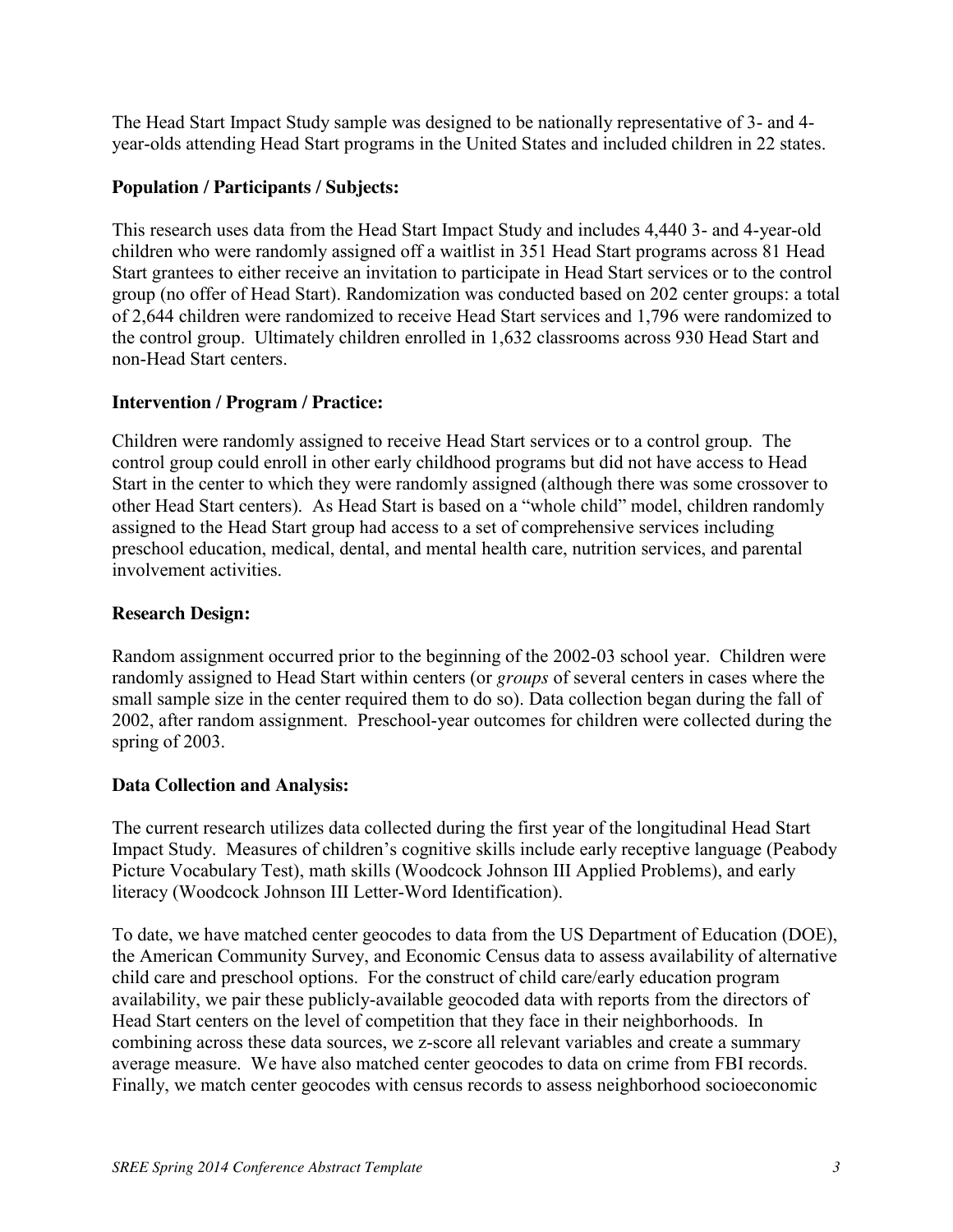disadvantage (i.e., poverty), urbanicity, and minority concentration as key neighborhood level variables that may confound the relations we are most interested in assessing.

Our analytic approach utilizes multi-level models with random slopes in which children's spring cognitive outcome scores are modeled as a function of their fall scores, a set of center group fixed effects (in which random assignment took place), a set of child-level covariates, the random assignment dummy representing the impact of assignment to Head Start, and the neighborhood dimensions of interest (child care availability, crime). Residual variances are estimated separately for treatment and control groups to account for the impact of treatment on the distribution, as well as the mean, of child outcomes.

More specifically, our most basic two-level model is as follows:

Level 1:

$$
Y_{ij} = \alpha_j + \beta_{1j} T_{ij} + \sum_{k=1}^{K} \beta_{2k} X_{kij} + T_{ij} e_{1ij} + (1 - T_{ij}) e_{2ij}
$$

Level 2:

$$
j = j
$$
  

$$
j = 10 + 11NB_j + r_j
$$

Where  $Y_{ij}$  is our outcome of interest, *j* is a fixed intercept for site j,  $X_{kij}$  are a series of pre-test and child and family covariates intended to increase precision in our estimates of random assignment to the Head Start program. As discussed above,  $e_{ii}$  denotes the random error term with separate variance estimates for the treatment and control groups. Neighborhood characteristics are modeled at level 2 ( $NB<sub>j</sub>$ ), allowing us to estimate the effects of neighborhood characteristics on the treatment *impact*  $\begin{pmatrix} 1 \\ 1 \end{pmatrix}$ . In addition to these basic analyses, we also examine the effects of neighborhood characteristics on treatment impacts in the context of interactions between treatment and child and family covariates at level 1, and in the context of additional neighborhood characteristics at level 2. These additional covariates allow us to assess the extent to which any observed effects of neighborhood characteristics may be due to the characteristic of interest, as compared to differences among children and families in those neighborhoods or to other, correlated, neighborhood characteristics.

## **Findings / Results:**

Initial results demonstrate a significant effect of child care availability on the treatment impact on children's PPVT scores,  $(b=2.20, SE=91, p<0.05)$ , where children who were randomized in center groups in which there were *lower* levels of non-Head Start child care availability in the community showed significantly *larger* Head Start impacts on gains in PPVT scores relative to children randomized in center groups where there were richer child care and early education options. These results are graphed in figure 1 (please insert figure 1 here). The inclusion of key child and family characteristics in interaction with treatment assignment at level 1 (child age, mothers' employment, and the presence of both parents in the home) had little effect on the magnitude and significance of the estimate. Moreover, these results were robust to the inclusion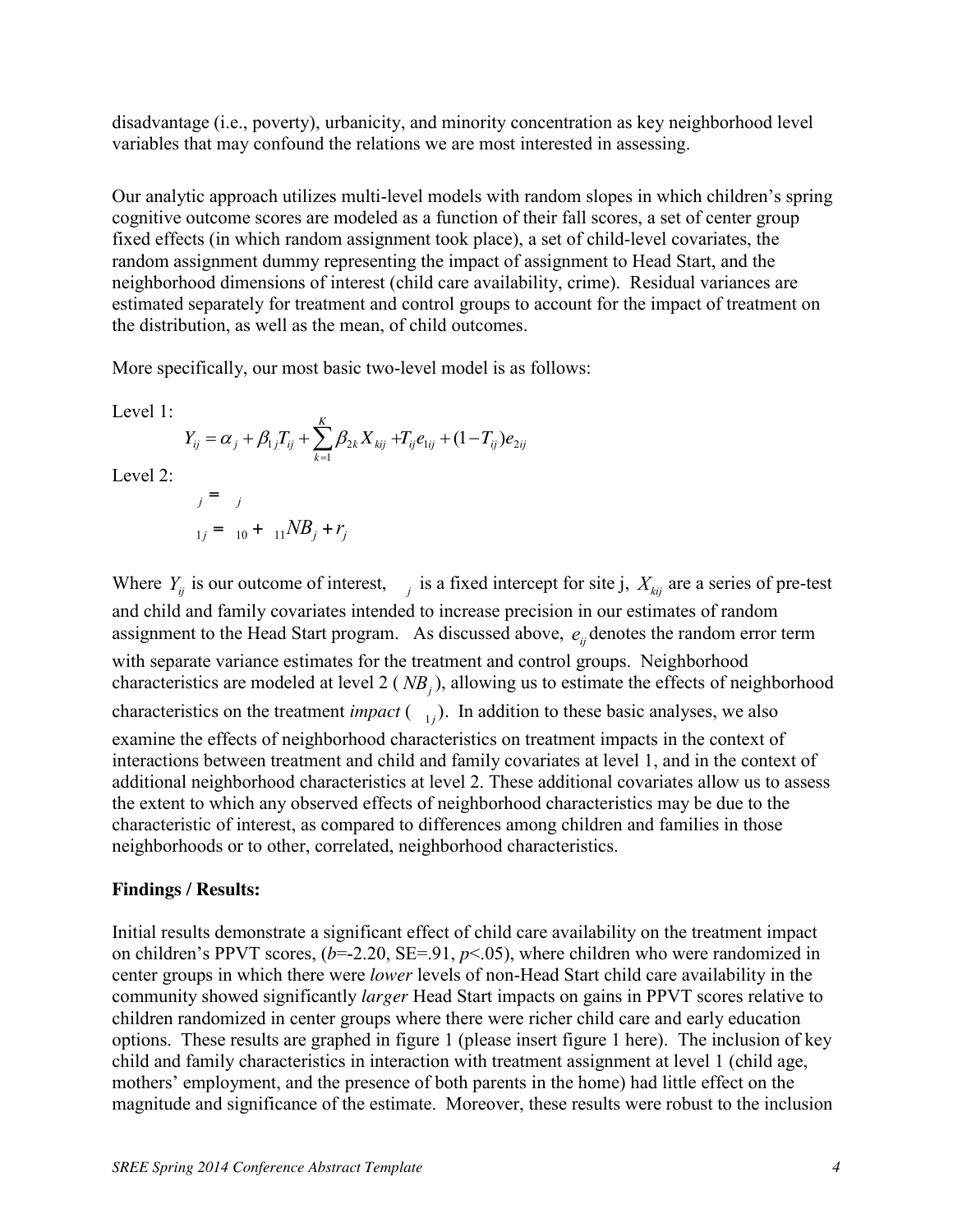of potentially correlated neighborhood characteristics such as urbanicity and poverty in the model.

Although child care availability appears to matter for impacts on children's PPVT scores, effects are somewhat different for other cognitive outcomes, perhaps because of the sensitivity of the outcome measures to assess the skills that children are developing in care and early education environments. Specifically, no statistically significant effects of neighborhood characteristics on Head Start impacts were found for children's Woodcock Johnson Letter Word Identification. For the Woodcock Johnson Applied Problems test, while the *overall* availability of child care and early education was not associated with variation in impact of assignment to Head Start, marginally statistically significant effects were observed for the number of DOE-funded preschools ( $b$ =-1.55, SE=.83,  $p$ <.10) in the community. That is, in sites near a large number of DOE-funded preschools, Head Start impacts on gains in children's Applied Problems scores are smaller than in places where there are a small number of DOE-funded preschools (please insert figure 2 here).

Preliminary results of neighborhood crime analyses reveal evidence for treatment moderation of Head Start's impact on children's PPVT scores, (*b*=-0.15, SE=0.07, *p*<.05), where randomization in high crime neighborhoods was associated with *smaller* impacts on gains in PPVT scores relative to low crime neighborhoods, when accounting for variation in impacts accounted for by neighborhood poverty, urbanicity, and racial composition (please insert figure 3 here). There were no significant differences in the treatment impact on Woodcock Johnson Applied Problems or Letter Word Identification by level of neighborhood crime.

## **Conclusions:**

Given wide variation across children and programs nationally, understanding heterogeneity of impact in the HSIS is critical. This study provides key information about how neighborhood characteristics may moderate the impacts of this highly-watched program.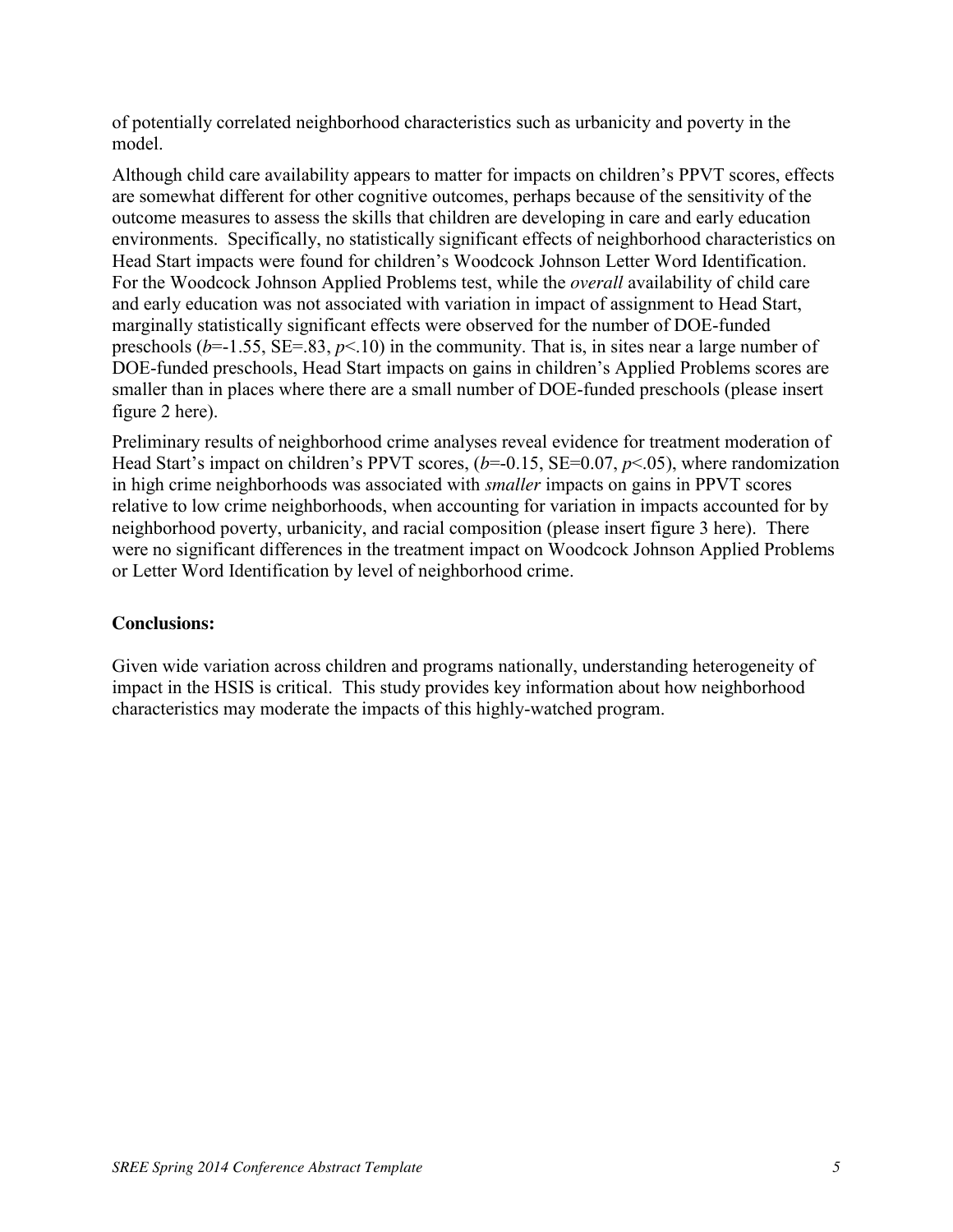## **Appendices**

#### **Appendix A. References**

- Aber, J. L., Jones, S. M., Brown, J. L., Chaudry, N., & Samples, F. (1998). Resolving conflict creatively: Evaluating the developmental effects of a school-based violence prevention program in neighborhood and classroom context. *Development and Psychopathology*, *10*  (2), 187-213.
- Bronfenbrenner, U., & Morris, P. (2006). The Bioecological Model of Human Development. In R. M. Lerner & W. Damon (Eds.), *Theoretical Models of Human Development.* Vol. 1 of the *Handbook of Child Psychology (5th ed.)* (pp. 793-828). New York: Wiley.
- Sampson, R. J., J. D. Morenoff, and T. Gannon-Rowley (2002). Assessing neighborhood effects: Social processes and new directions in research. *Annual Review of Sociology, 28*, 443–78.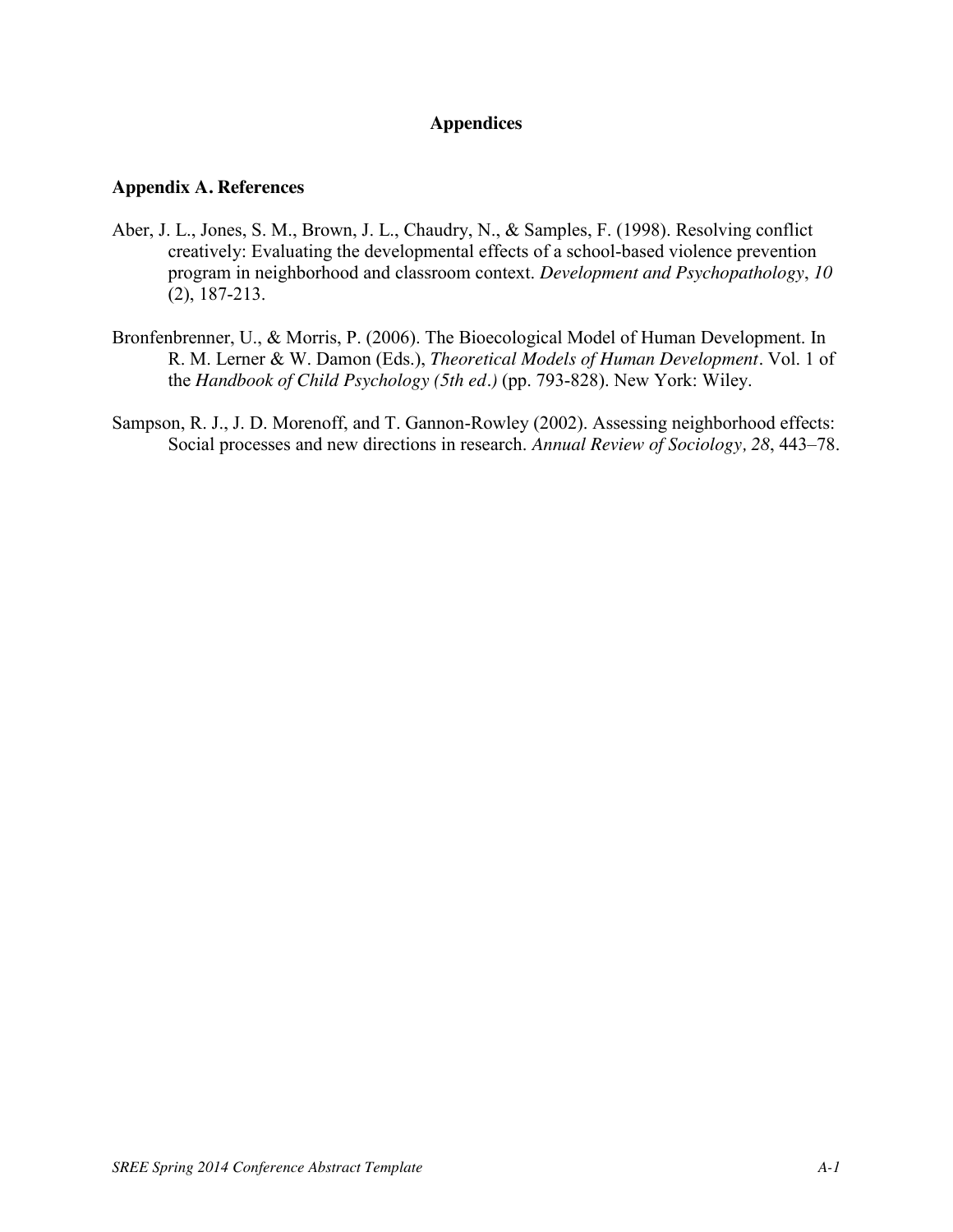## **Appendix B. Tables and Figures**

Figure 1*. Treatment Impact on PPVT Scores by Composite Child Care Availability*



Figure 2. *Treatment Impact on WJ Applied Problems Scores by DOE Preschools per 100 Children Ages 0-5*



Figure 3. *Treatment Impact on PPVT Scores by Neighborhood Crime*